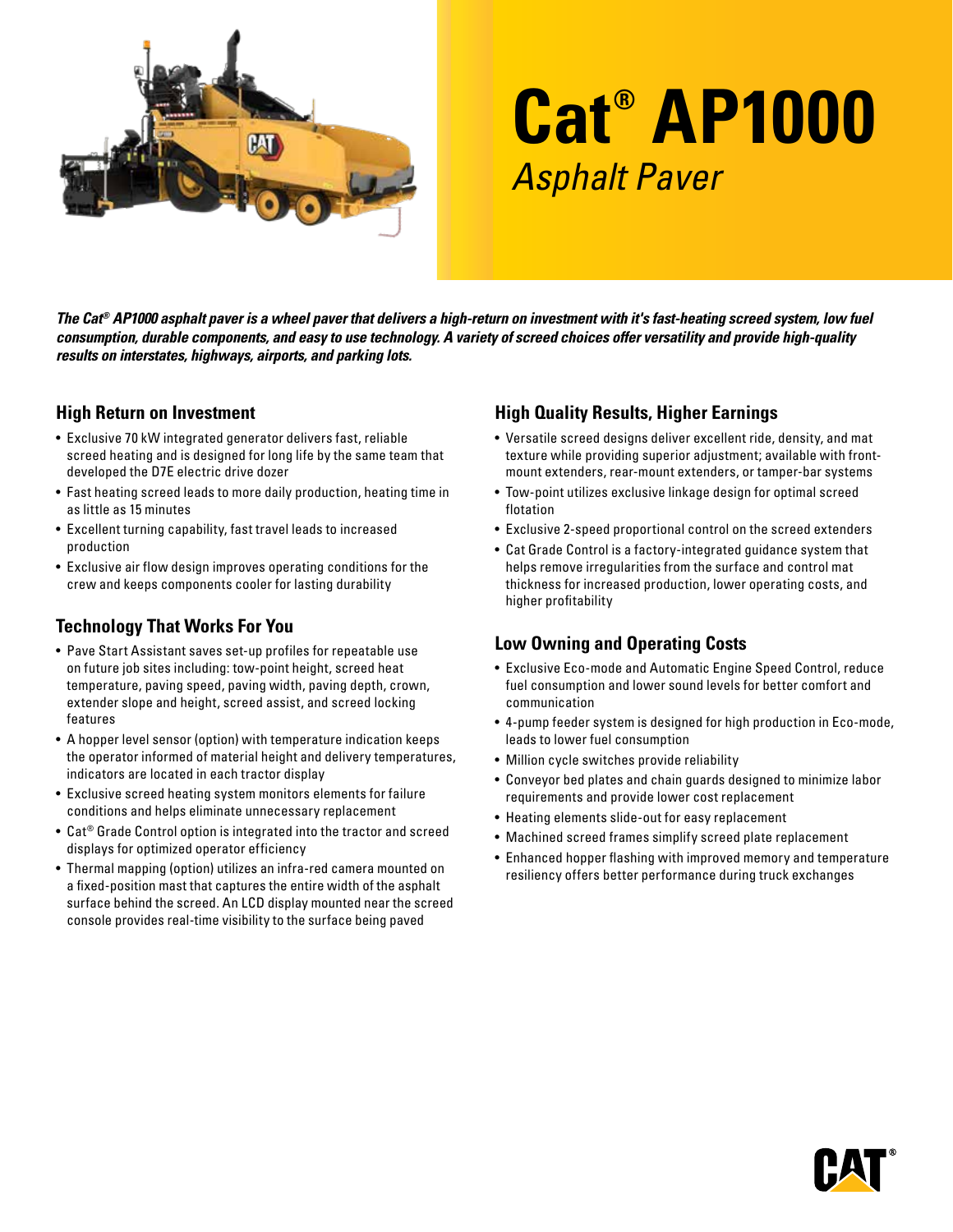## **More Comfort**

- Ventilation system draws fumes from the auger chamber and redirects them away from the operator for a more comfortable working environment
- Dual operating station provide back-up capability and complete control from either side of the machine, each station can swing-out beyond the frame for good all-around visibility
- Heated seat option, pneumatic suspension, multiple adjustments, and tilting consoles provide day-long comfort
- Eco-mode provides low sound levels that supports clear communication with the crew
- High visibility 76 mm (3") seat belt helps with crew safety compliance
- USB port simplifies software updates
- Cup holders offer convenience

## **Easy Viewing Displays, Simple Operation**

- Touch-screen displays with adjustable brightness control enable operators to fine-tune performance in various lighting conditions
- Touch-screen access simplifies activation of the generator and auxiliary power, while also providing easy adjustments to screed plate heating temperatures, tamper and vibratory speeds, Cat Grade Control (option), and stored operator preferences
- Operating displays can be tailored to specific language requirements with multiple options available

## **Cat Electronics**

• Cat Electronic Control Modules (ECM) and ET compatibility simplifies diagnostics and trouble-shooting procedures

#### **Product Link™ Elite**

- Make timely, fact-based decisions to maximize efficiency, improve productivity, and lower owning and operating costs
- Easily track location, machine hours, fuel usage, and idle time
- Diagnostic codes are made available through online web applications

### **Service and Repair Kits**

- Paver and screed service and repair kits include the parts necessary to complete specific repairs
- Cat genuine parts are manufactured to precise specifications and designed for optimal performance and maximum uptime
- Repair kits are identified by a single part number to make ordering easy
- Select kits are available to be packaged as a kit by the dealer for overthe-counter purchases or through the dealer service shop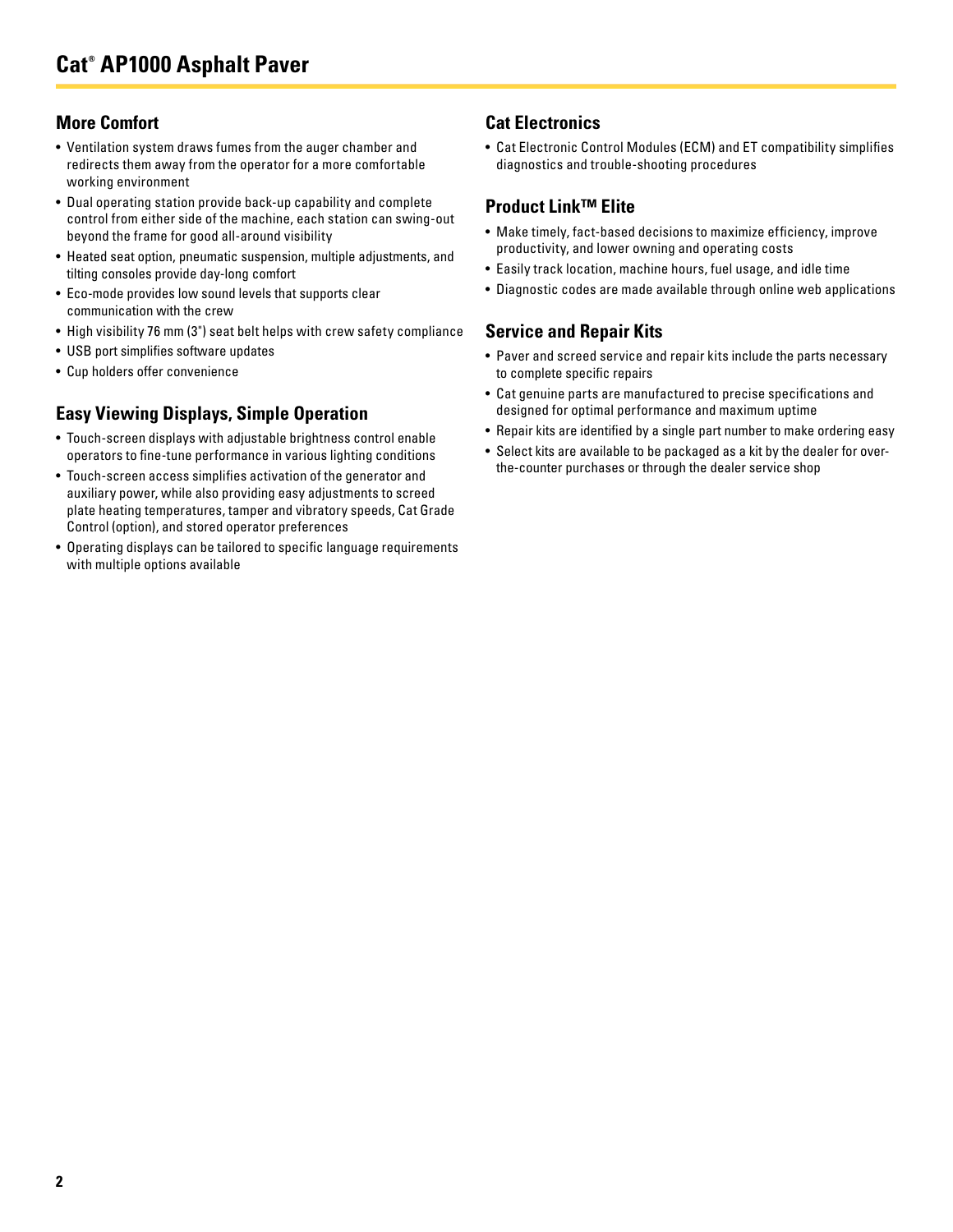**Standard Optional**

## **Standard and Optional Equipment**

Standard and optional equipment may vary. Consult your Cat dealer for details.

|                                                     | <b>Standard Optional</b> |  |
|-----------------------------------------------------|--------------------------|--|
| <b>OPERATING ENVIRONMENT</b>                        |                          |  |
| Air-ride seat                                       |                          |  |
| Canopy - hard top                                   |                          |  |
| Deceleration pedal                                  |                          |  |
| Dual operating stations                             |                          |  |
| <b>Heated seats</b>                                 |                          |  |
| Side shields                                        |                          |  |
| Steering guide                                      | ✓                        |  |
| Tow-point indicator                                 |                          |  |
| Umbrella - tractor/screed                           |                          |  |
| Ventilation system                                  | ✓                        |  |
| Visor-LCD screen                                    |                          |  |
| Windshield - requires hard top canopy               |                          |  |
| <b>TECHNOLOGY</b>                                   |                          |  |
| <b>Cat Grade Control</b>                            |                          |  |
| Hopper level and material temperature<br>indication |                          |  |
| <b>Pave Start Assistant</b>                         |                          |  |
| Product Link™ Elite 631(satellite)                  |                          |  |
| Product Link Elite 641 (cellular)                   |                          |  |
| Thermal mapping                                     |                          |  |
| <b>POWERTRAIN</b>                                   |                          |  |
| All-wheel drive                                     |                          |  |
| Automatic engine speed control                      | ✓                        |  |
| Ballast-front weights                               |                          |  |
| Cat C7.1 - 6-cylinder                               |                          |  |
| Cooling fan - variable speed                        |                          |  |
| Fco-mode                                            |                          |  |
| Front-wheel assist                                  |                          |  |
| Hydraulic oil - extended life                       |                          |  |
| Radial drive tires                                  |                          |  |
| Sand-rib drive tires                                |                          |  |
| <b>ELECTRICAL SYSTEM</b>                            |                          |  |
| 1400 CCA battery                                    | ✓                        |  |
| 100 amp alternator                                  |                          |  |
| 12-volt charging system                             | ✓                        |  |
| 24-volt charging system                             |                          |  |
| Automotive-type fuse system                         |                          |  |
| Auxiliary power panel - 6 kW                        |                          |  |
| Cat Electronic Technician (Cat ET)                  | ✓                        |  |
| Generator-70 kW                                     |                          |  |
| Machine security - wire ready                       | ✓                        |  |
| Remote jump-start receptacle                        |                          |  |

| <b>MATERIAL DELIVERY</b>                                             |   |   |
|----------------------------------------------------------------------|---|---|
| Auger extensions                                                     |   |   |
| <b>Leveling Devices</b>                                              |   |   |
| Mainframe extensions - manual                                        |   |   |
| Mainframe extensions - power                                         |   |   |
| Material feed sensors - contact                                      |   |   |
| Material feed sensors - sonic                                        |   | ✓ |
| Power folding front hopper apron                                     |   |   |
| Push-roller - adjustable                                             |   |   |
| Truck hitch                                                          |   | ✓ |
| Wash-down pump and reel                                              |   |   |
| Washdown tank                                                        |   |   |
| Wide-width paving packages                                           |   |   |
| <b>SERVICE AND MAINTENANCE</b>                                       |   |   |
| Extended life coolant to -35° C (-37° F)                             | ✓ |   |
| Remote access drains and lubrication points                          |   |   |
| Service repair kits                                                  |   | ✓ |
| Sampling ports for Scheduled Oil Sampling<br>(S.0. S <sup>SM</sup> ) |   |   |
| Sight Gauges - engine coolant, hydraulic oil                         | ✓ |   |
| <b>Uptime</b> kit                                                    |   |   |
| <b>SAFETY</b>                                                        |   |   |
| Alarm – back-up                                                      |   |   |
| Horn - warning (front & rear)                                        |   |   |
| Lights-working                                                       |   |   |
| Lights-roading                                                       |   |   |
| Mirror package                                                       | ✓ |   |
| Vandal covers                                                        |   |   |
| Warning - LED safety beacons                                         |   |   |